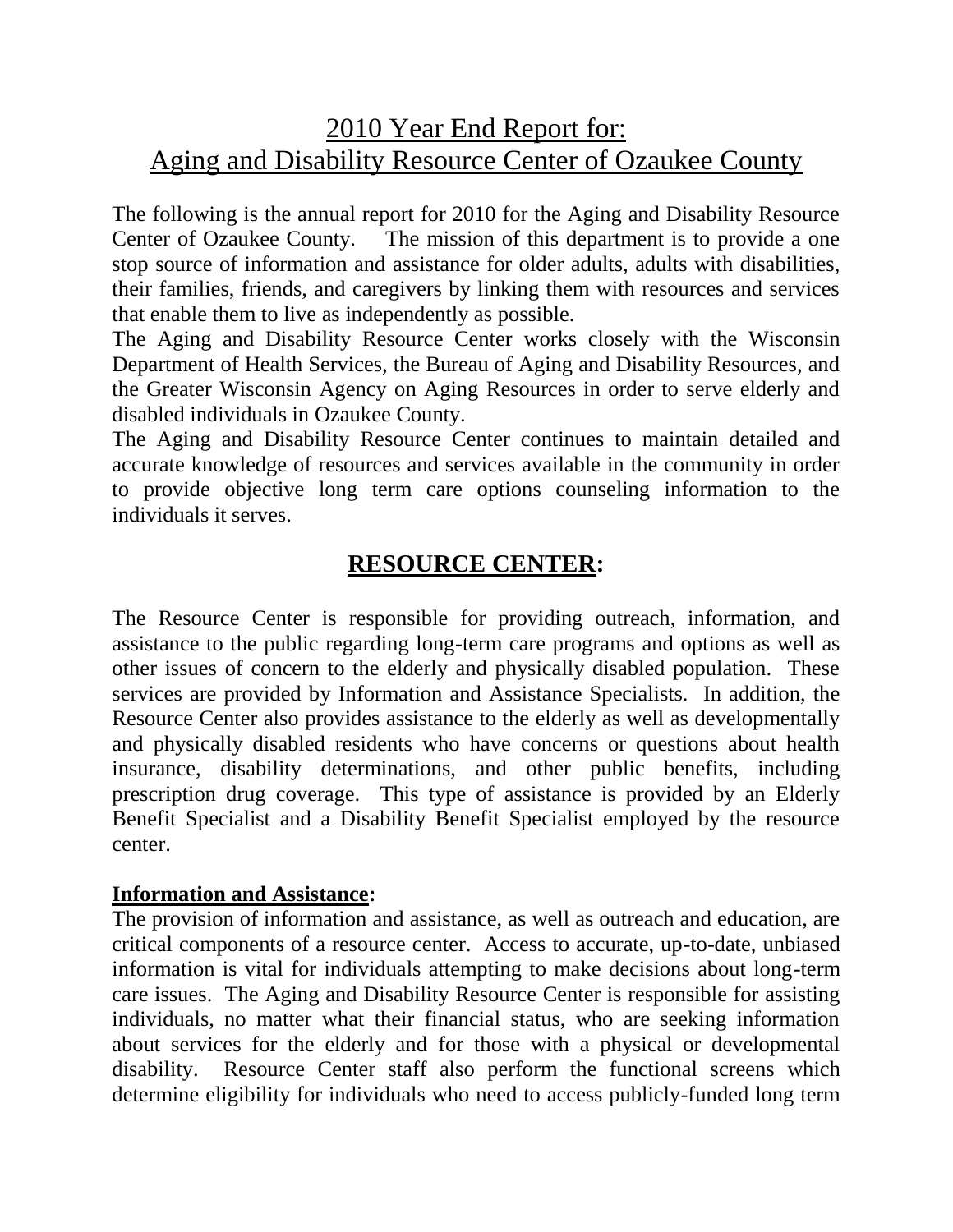care programs. Staff from the Aging and Disability Resource Center meet with individuals and their families (via the phone, by office visits, or by visits in the individuals home) to help sort through the service choices available. The process often involves assessing the individual's strengths, what they need help with, what type of family or other supports the individual has, and what community services or agencies can be called upon for assistance. This review also includes a look at the person's financial resources in order to assist in providing appropriate options counseling.

The number of customer contacts for the Aging and Disability Resource Center in 2010 was very similar to the number of contacts experienced in 2009. Additionally, the subject matter of these calls has become increasingly complex . Because of this, calls are frequently very lengthy and demand a great deal of knowledge on the part of ADRC Staff. Keeping current with knowledge of private resources and the costs associated with these resources is critical. Staff of the ADRC must also have very detailed knowledge of publicly funded programs and the eligibility criteria for these programs in order to provide accurate options counseling and enrollment counseling for the public.

| 2 Teal Companion of Comacts mid the ADINC for implimation and Assistance. |                                                               |      |      |      |
|---------------------------------------------------------------------------|---------------------------------------------------------------|------|------|------|
| 2006                                                                      | 2007                                                          | 2008 | 2009 | 2010 |
| 2556 contacts                                                             | 3485 contacts   5174 contacts   5998 Contacts   5980 Contacts |      |      |      |

5 Year Comparison of Contacts into the ADRC for Information and Assistance:

#### **AGING SERVICES/OLDER AMERICANS ACT FUNDING:**

The Older American's Act authorizes grant funding for community planning and service programs as well as for research, demonstration, and training projects in the field of aging. Additionally, the Older Americans Act authorizes grants for local needs identification, planning, and funding of services. Core services funded by the Older Americans Act include: nutrition services (home delivered meals and congregate meal programs), services that focus on benefits for seniors (elderly benefit specialist), supportive services (housekeeping, personal care, adult day care, etc), preventive health services (nutrition and health screenings, falls prevention programs, etc.), and caregiver support programs.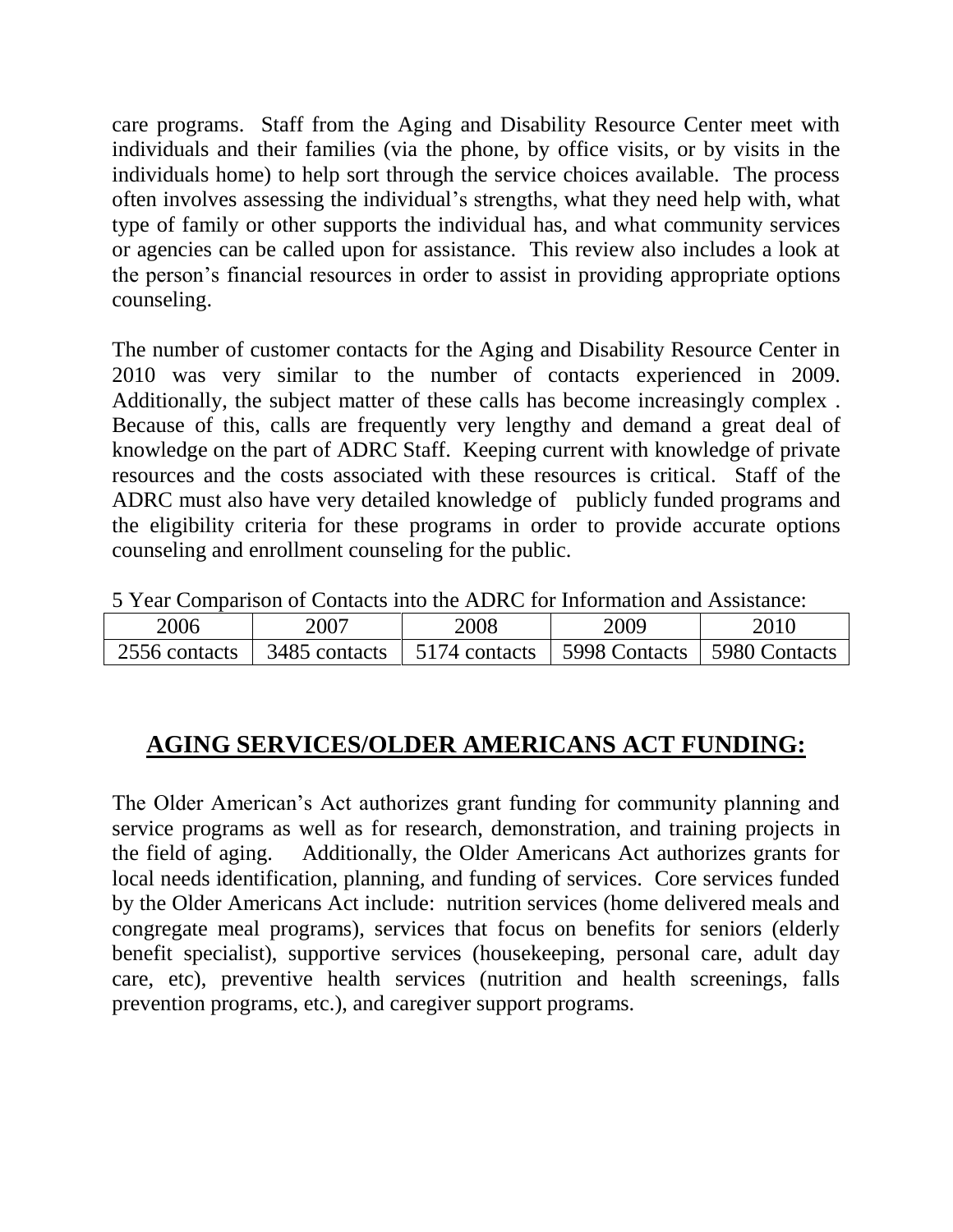#### **Nutrition Programs**

Good nutrition is essential to maintaining cognitive and physical functioning, reducing or delaying chronic diseases, and to sustaining a good quality of life. The Older Americans Act provides for the establishment and operation of nutrition programs both in a congregate setting and for homebound individuals. All meals meet the requirements for one-third of the daily recommended dietary allowances. It's also critical to remember that the nutrition programs are more than just a meal. These programs provide opportunities for socialization, education, counseling, screening, and prevention. The nutrition programs are also often the first step to assisting individuals in accessing many other helpful services.

## Congregate Meals:

The Congregate Meal Program provides older persons, 60 years of age and older, the opportunity to eat a hot nutritious noontime meal and to meet socially with others at a congregate dining site (usually in a community center, senior center, or apartment building). Participants in the Congregate Meal Program usually live independently in their own homes or apartments. There are currently 5 Congregate Dining Sites in Ozaukee County. Four of these sites are held at fixed locations while the fifth meal site (which serves the more rural areas in the northern part of the county) alternates between 3 rural locations to address the needs of different communities.

In 2010, the Mequon senior dining site and the Thiensville senior dining site were combined and relocated into one. The new site is located in Rangeline School which also houses the Recreation Department of the Mequon/Thiensville School District. The new site allows seniors many more opportunities to socialize as well as to participate in prevention programming, physical activities, and outings.

The staff of the dining centers in Ozaukee County continue to work hard within their community to increase awareness of and participation in the congregate meal program. The congregate meal program functions efficiently with four site managers who work 20 hours per week, one site manager who works 10.5 hours per week, and one part-time clerical assistant. In addition, several substitute site managers are available to work when the regular site manager is unable to do so.

The contract for the preparation of meals for the meal programs is currently held by Taher Incorporated. Taher, Inc. makes a concentrated effort to provide a wide variety of menu items and receives many compliments from the individuals involved in the meal program throughout the year.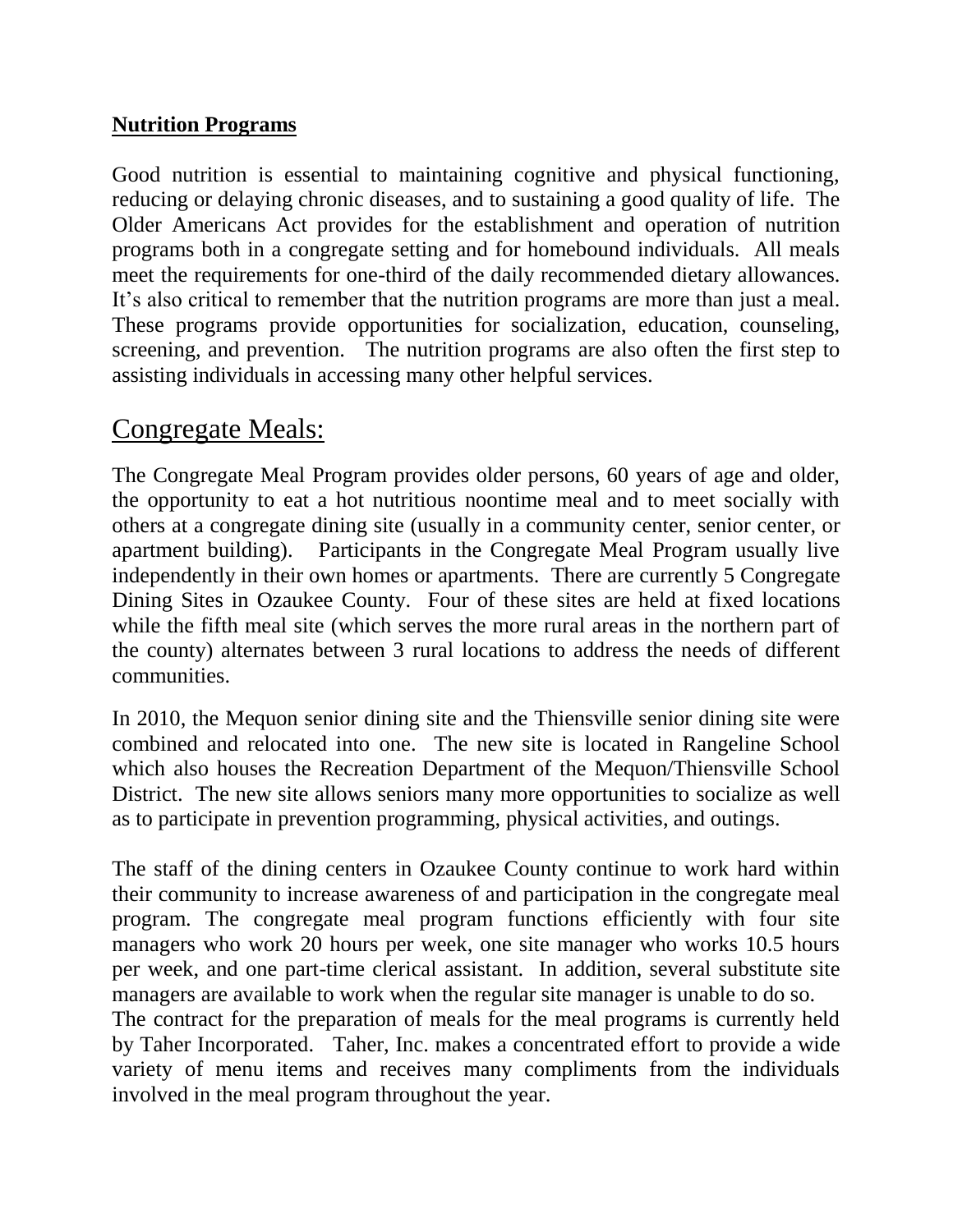As a special event the ADRC supports an annual Senior Picnic for all congregate meal participants. Door prizes are garnered from local businesses. Staff of the ADRC help to organize and run the event and entertainment is provided by a local entertainer at a nominal cost. In 2010, 190 seniors attended and enjoyed the annual picnic event.

| <u>the comparison of Congregate Meals Berved.</u> |              |              |               |              |  |
|---------------------------------------------------|--------------|--------------|---------------|--------------|--|
| 2006                                              | 2007         | 2008         | 2009          | 2010         |  |
| 21,354 meals                                      | 20,476 meals | 20,736 meals | 21,367 meals  | 20,352 meals |  |
| 837 citizens                                      | 892 citizens | 953 citizens | 1041 citizens | 975 citizens |  |

#### 5 Year Comparison of Congregate Meals Served:

# Home Delivered Meal Program:

Home delivered meals are available to individuals age 60 and over who are unable to leave their homes due to illness, disability or frailty. These individuals are not able to cook for themselves and have no other resources to obtain a meal. Meals are delivered Monday through Friday, excluding holidays. In addition, frozen meals are available for persons who need them, either on holidays or for weekends. Meals are delivered throughout the county at lunchtime by volunteers who pick the meals up at the congregate meal sites and drive to the homes and apartments of those elders who can no longer leave their homes. The average age of the volunteers who deliver these meals is 75 years of age.

The Home Delivered Program utilizes one-half of a clerical staff person's time as well as three part-time drivers. Following his food delivery route, the driver is then responsible for delivering meals to homebound individuals in the northern part of the county where no volunteers are available. This route often exceeds 60 miles round trip. Due to an increasing number of individuals utilizing the home delivered meal program, each of the congregate meal sites now have at least two routes established for delivery of the meals.

Home-delivered meals are often a vital part of an elderly person's plan of care. Delivery drivers/volunteers are instructed to check on the person receiving the meal and notify the Aging and Disability Resource Center immediately if no one answers the door. Drivers and meal volunteers also alert the ADRC if they notice signs that the person is confused, hasn't been eating, or is ill and in need of medical attention.

In 2010, the Ozaukee County ADRC was once again able to offer a home delivered Thanksgiving meal prepared by Nisleit's Restaurant in Port Washington. This is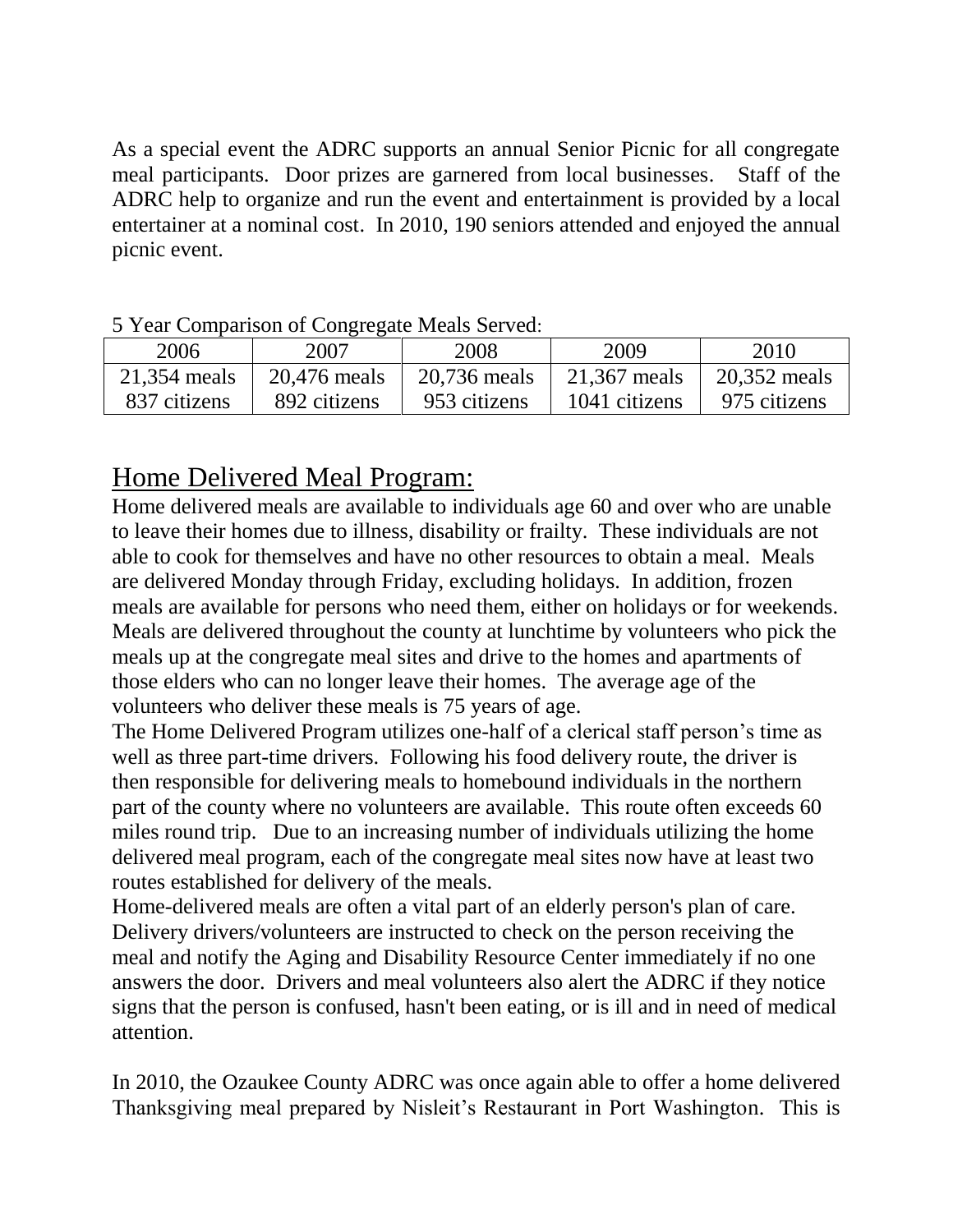an especially important feature for those individuals with no family or friends in the Ozaukee County area. Twenty-five homebound individuals received a Thanksgiving meal in 2010. Additionally, in 2010 as a joint venture with Nisleits Restaurant, the Aging and Disability Resource Center also prepared and delivered a Christmas dinner to 20 home bound individuals.

Both the Thanksgiving and Christmas meal deliveries were provided by Ozaukee County staff who volunteered their services for the day.

In 2010, the Home Delivered Meal Program served meals to 306 people. Below is a comparison chart showing the utilization of this program over the last 5 years.

| 2006         | 2007         | 2008         | 2009         | 2010         |
|--------------|--------------|--------------|--------------|--------------|
| 29,552 meals | 25,137 meals | 29,600 meals | 31,760 meals | 33,240 meals |
| 300 citizens | 243 citizens | 313 citizens | 300 citizens | 306 citizens |

## Benefit Specialist Program:

The purpose of the Benefit Specialist Program is to provide access to benefits, entitlements, and legal rights to older persons as well as disabled adults. The program promotes and preserves the autonomy, dignity, independence, and financial security of older and disabled individuals. The Aging and Disability Resource Center of Ozaukee County continues to employ 1 full-time Elderly Benefit Specialist and 1 full-time Disability Benefit Specialist. In the past, Aging units employed Benefit Specialists who specialized in only assisting Elderly individuals. With the introduction of Aging and Disability Resource Centers, the contract with the State of Wisconsin called for ADRC's to also employ a Disability Benefit Specialist. The Elderly Benefit Specialist works exclusively with individuals age 60 and older and the Disability Benefit Specialist works exclusively with disabled individuals age 18-59.

The issues that the Benefit Specialists handle include: Medicare (including supplemental policies), Medicaid, private insurances, landlord/tenant issues, assisting in appeals and filings for Social Security Disability, and long term care. Throughout the year, presentations are conducted in the community around Medicaid, Medicare and other health benefit issues by the Information and Assistance staff as well as the Benefit Specialists. The Benefit Specialist also advocates for individuals in medical payment disputes or benefit denials. Additionally, both the Information and Assistance Specialists and the Benefit Specialists continue to assist individuals with renewing and understanding their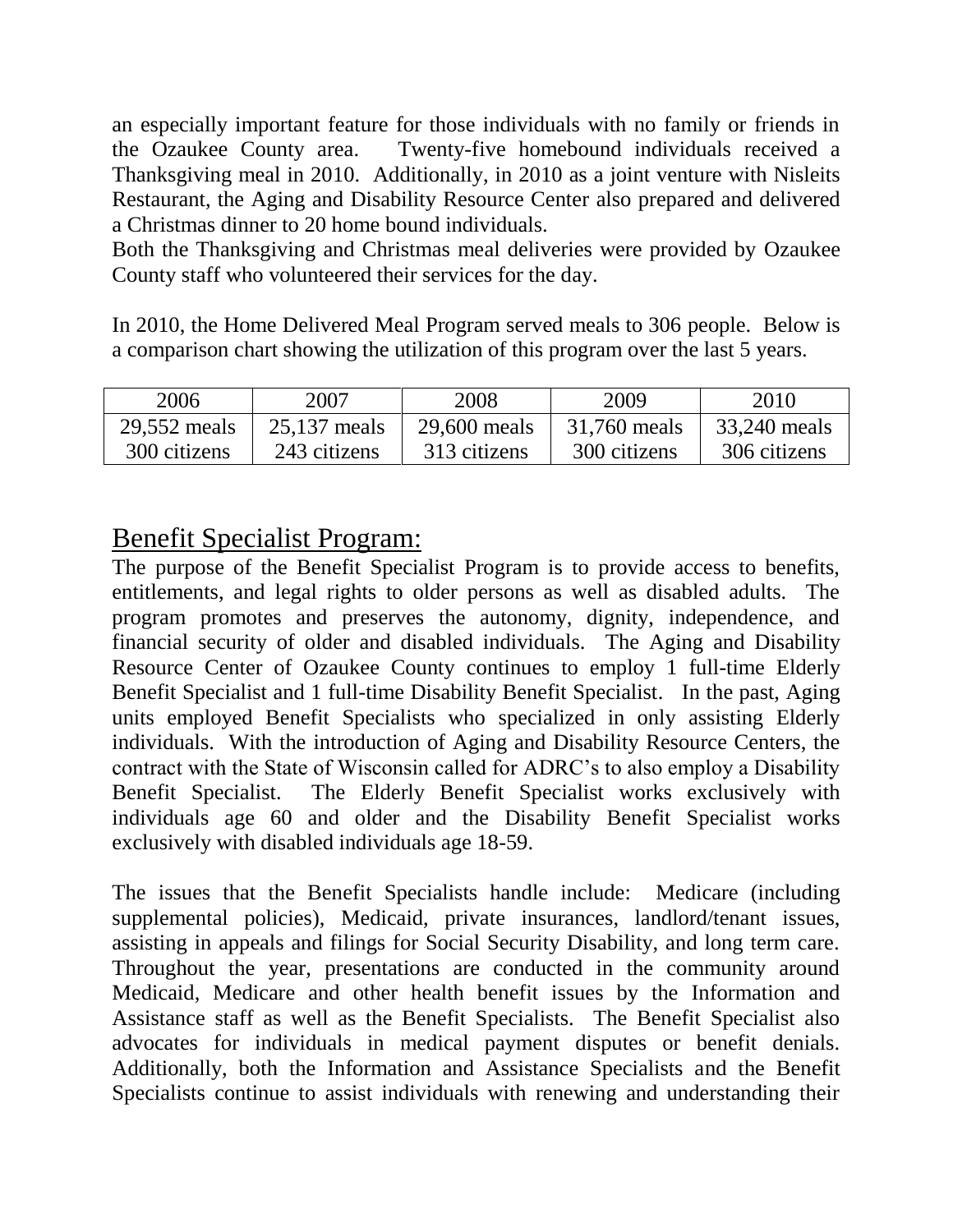prescription drug programs. In 2010 the Elderly Benefit Specialist assisted 726 individuals with Medicare, Medicaid, or other insurance or benefit related issues. The Disability Benefit Specialist assisted 305 individuals in 2010.

| $\sigma$ 1 cm comparison of marriagans served by<br>$\mathbf{u}$<br><b>BUILDING DECIMING</b> |              |                          |            |         |  |
|----------------------------------------------------------------------------------------------|--------------|--------------------------|------------|---------|--|
| ገበበሩ                                                                                         | $\sqrt{007}$ |                          |            |         |  |
| --                                                                                           |              | $\overline{\phantom{m}}$ | חרר<br>ر ب | . $10r$ |  |

5 Year comparison of individuals served by the Elderly Benefit Specialist:

Individuals served by the Disability Benefit Specialist: (new program in 2008)

| 2008            | 2009            |                 |
|-----------------|-----------------|-----------------|
| 214 Individuals | 237 Individuals | 305 Individuals |

# Supportive Services:

The Aging and Disability Resource Center provides funding for the provision of supportive services to eligible low-income, elderly residents within the financial constraints of the department. The services funded are companion care, respite care, homemaking, emergency response systems, and adult day care.

## Respite Care/Homemaking Services:

This program provides respite and/or companion care services to the families of person's affected by Alzheimer's disease or other dementias. In addition, the ADRC is able to provide homemaking services to frail elderly individuals. The ADRC contracts with two agencies to provide these services. In 2010 the two contracted agencies were Horizon Home Care and Hospice and Comfort Keepers. Clients who benefited from the services of respite care received respite once per week for up to four hours at a time. Clients who received homemaking services received two hours of homemaking every two weeks. In 2010 there were 44 individuals served by respite care or homemaker.

| o Teal Companyon chair of man nadail bel rea o |              |             | <i>RODDIG</i> OF HOMEOMARING. |             |
|------------------------------------------------|--------------|-------------|-------------------------------|-------------|
| 2006                                           | 2007         | 2008        | 2009                          | 2010        |
| 34 citizens                                    | 43 citizens  | 58 citizens | 52 citizens                   | 44 citizens |
| 1138 hours                                     | $1155$ hours | 1747 hours  | 1235 hours                    | 1228 hours  |

5 Year Comparison Chart of Individuals Served by Respite or Homemaking:

## Personal Emergency Response Services: (PERS)

The Personal Emergency Response service vendor presently used by Ozaukee County is ResponseLINK. ResponseLINK supplies a device which in the event of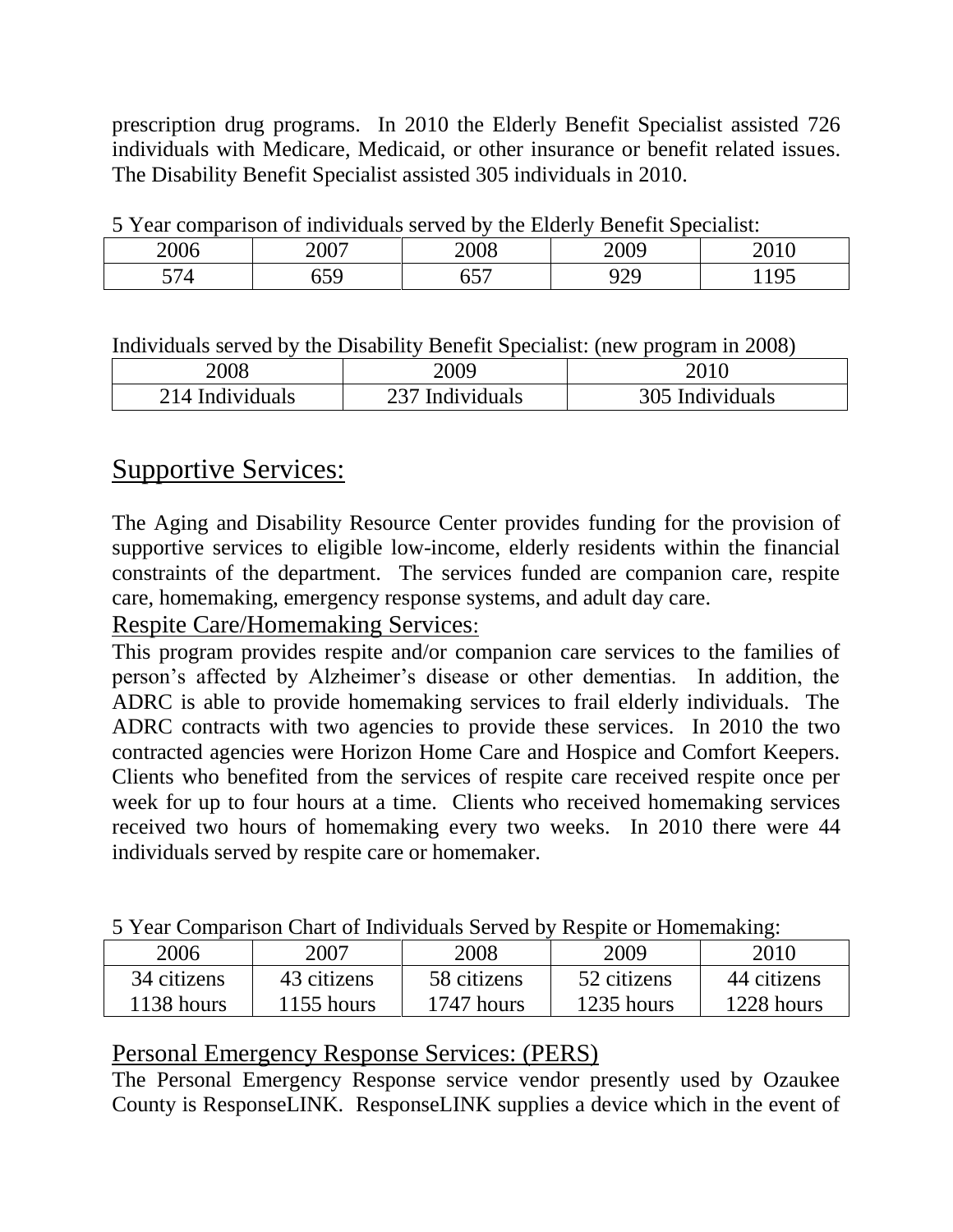an emergency, can be activated by pushing the red "Emergency" button on the unit, on a wrist band or on a neck pendant worn by the client. Within seconds the emergency signal is received by a trained professional at the ResponseLINK monitoring center who is ready to provide timely and appropriate assistance. For many people living alone this service is an integral component that can allow them to remain living independently in their home. In 2010, the Department was able to serve 31 individuals by providing a personal emergency response system for them.

|                           | -----------                    |                |             | .                                                           |
|---------------------------|--------------------------------|----------------|-------------|-------------------------------------------------------------|
| $\Omega$ $\Omega$<br>2006 | 2007<br>$\sim$                 | 2008           | ാ∩∩വ<br>- 0 | $\mathbf{A}$ $\mathbf{A}$ $\mathbf{A}$<br><b>T</b> O<br>- - |
| $\check{ }$               | ⌒⌒<br>$\overline{\phantom{m}}$ | $\overline{ }$ | ⋯           | <u>- - </u>                                                 |

5 Yr Comparison of Individuals receiving Personal Emergency Response Services:

### Adult Day Services:

Adult day centers provide day care services to individuals in need of supervision and activities during the day. These programs assist families who need care or supervision for family members so they can continue to work. Adult day services also provide caregivers some time that they can call their own while knowing the individual they are caring for is involved in meaningful activities in a safe environment. In 2010, the ADRC continued our contract with Lakefield Adult Day Center in Grafton. Six clients received adult day programming assistance from the center.

5 Year Comparison Chart of Individuals Utilizing Adult Day Services:

| --------<br>---<br>-----------                |                     |                      |                      |                           |
|-----------------------------------------------|---------------------|----------------------|----------------------|---------------------------|
| $\mathbf{a} \mathbf{a} \mathbf{b}$<br>. II II | $\Omega$            | $\sim$ $\sim$ $\sim$ | ാററ                  | $\sim$ $\sim$ $\sim$<br>◡ |
|                                               | $\sim$<br>. .<br>-- |                      | $\sim$<br><u>. .</u> |                           |

# Prevention Programs:

In 2010, the Aging and Disability Resource Center of Ozaukee County offered several prevention programs utilizing state funded grants. Prevention programs aim to provide information that will enable individuals to delay their need for more expensive long term care services. The first program offered is *Living Well with Chronic Conditions*. This program was offered three different times during the year. In total, thirty individuals benefited from this excellent program. In addition to *Living Well with Chronic Conditions*, two *Falls Prevention Program* classes were also offered in 2010. A total of thirty individuals attended the *Falls Prevention Program* classes. Three sessions of *Powerful Tools for Caregivers*  were held throughout 2010, reaching a total of thirty-three individuals. Finally, a joint venture with Public Health is the *Sure-Step* program. This basis of this falls prevention program is an in-depth home assessment with a public health